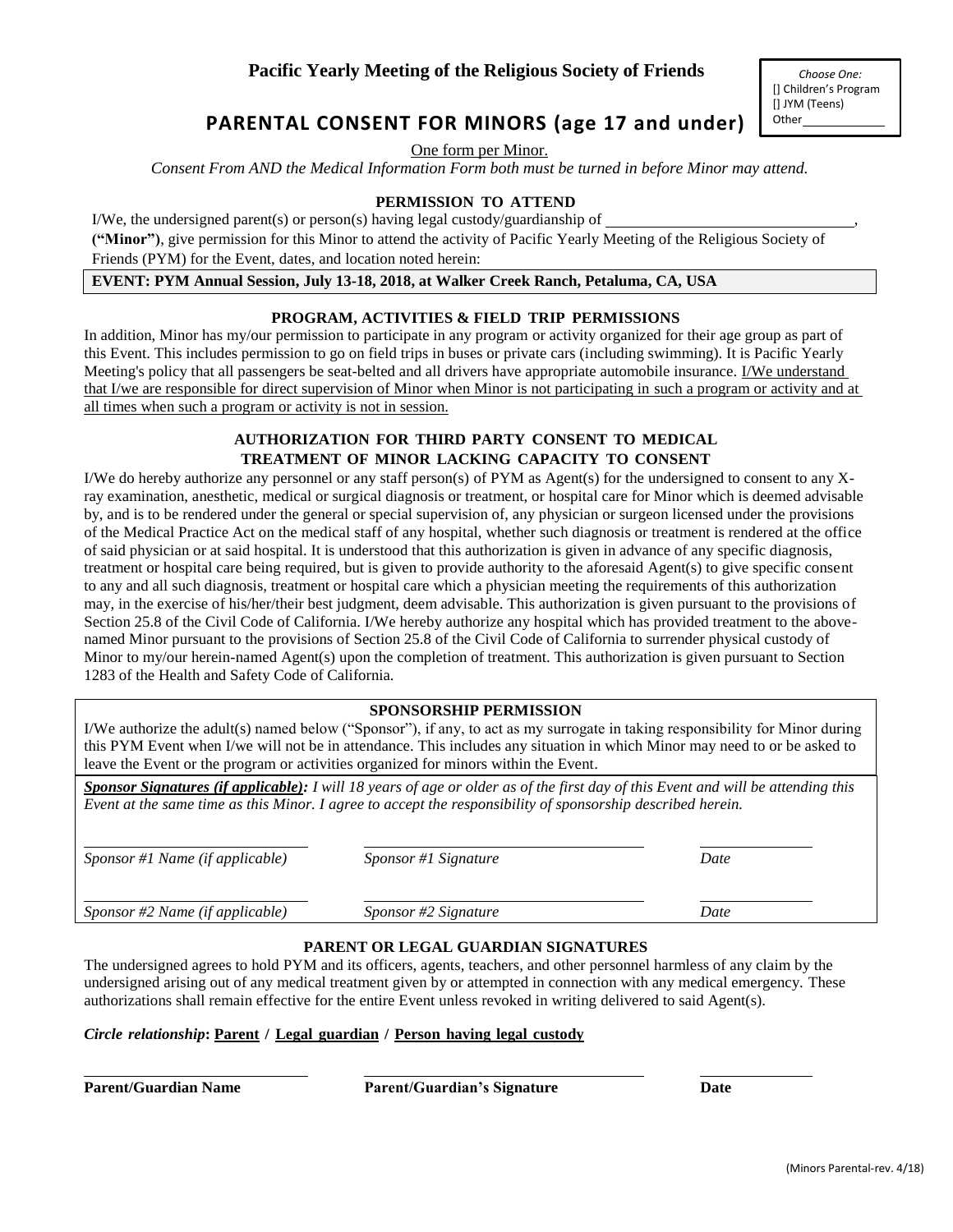# **Pacific Yearly Meeting of the Religious Society of Friends MINOR'S MEDICAL HISTORY & INFORMATION** Please fill out this form in ink, one form per Minor. **Add pages if needed.**  *This AND the permission form are both needed for Minor to participate. EVENT: PYM Annual Session 2018* **Minor's Legal Name: Birth Date (MM/DD/YY):** / / / **Nickname (if applicable)**: **Pronouns (e.g., they, she, he….)**: **Medications, dosage and schedule**: Does program staff need to oversee taking of medication? Is Minor currently under treatment for depression, anxiety, mental health, or physical conditions? If so, please include any specific tips or requests on how we can help support them during the event: **Other information or condition**: **MEDICAL HISTORY/CONCERNS:** Date of last tetanus shot Allergies **Name of Minor's Doctor Dr.'s Phone Medical Insurance Company Policy holder's name** Group  $\#$   $\Box$  ID  $\#$   $\Box$  Policy  $\#$   $\Box$ If an HMO, please give name and telephone # *\*\* Please have Minor bring a photocopy of health insurance card with them.* **PARENT/GUARDIAN & SPONSOR CONTACTS:** Parent 1/Guardian **Phone & type** Phone & type Parent 2/Guardian **Phone & type** Sponsor 1 Phone & type Sponsor 2 Phone & type **EMERGENCY CONTACT** *In case you cannot be reached in an emergency:* Name\_\_\_\_\_\_\_\_\_\_\_\_\_\_\_\_\_\_\_\_\_\_\_\_\_\_\_\_\_\_\_\_\_\_\_ Relationship Phone(s) \_\_\_\_\_\_\_\_\_\_\_\_\_\_\_\_\_\_ **SIGNATURE: Completed by: Parent/Guardian Name Parent/Guardian's Signature Date** *Choose One:* [] Children's Program [] JYM (Teens) Other\_\_\_\_\_\_\_